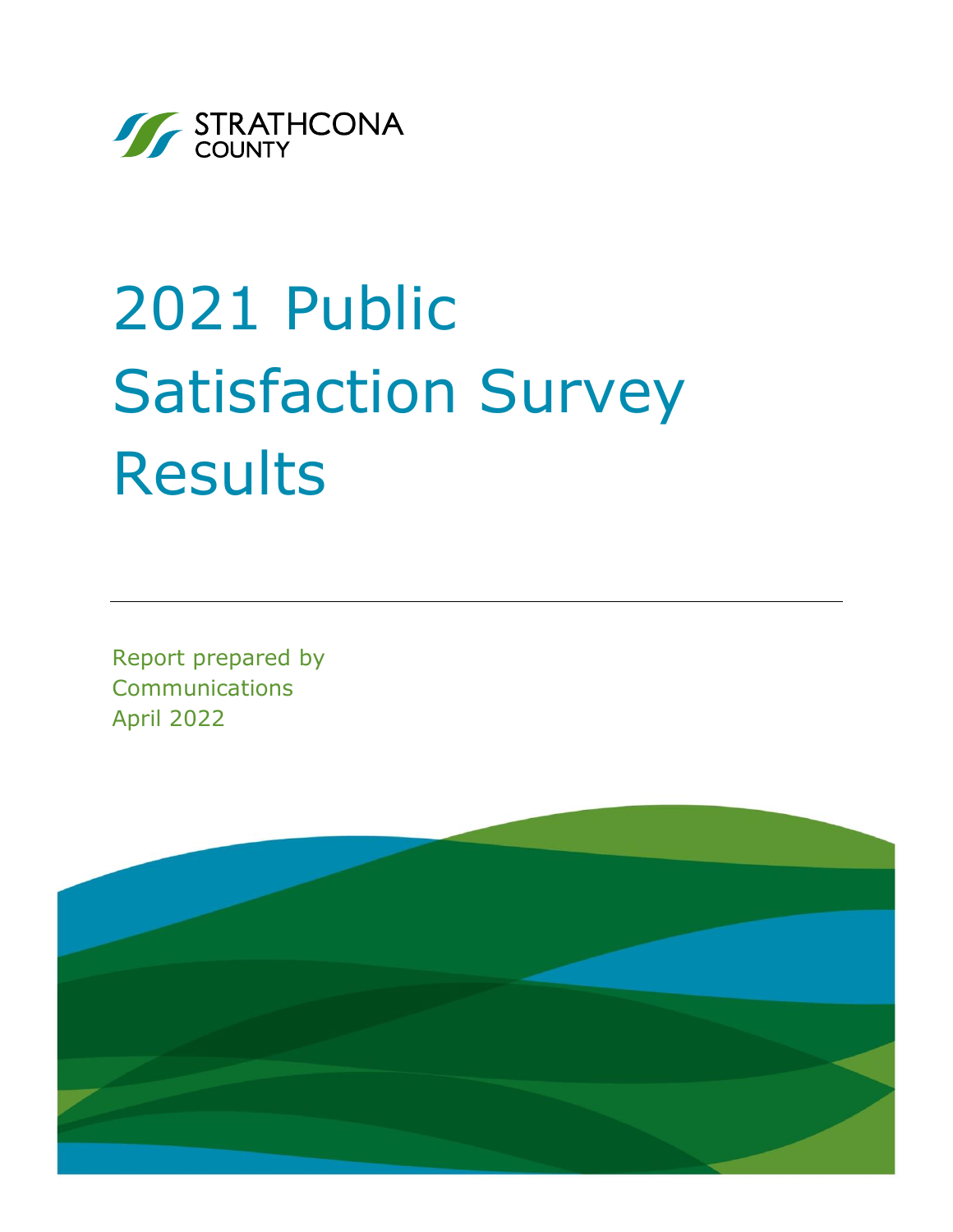# Methodology

- The 2021 Public Satisfaction Survey was administered on three platforms the Strathcona County Online Opinion Panel (SCOOP), Alchemer (public/web survey) and Advanis (telephone survey), using the same questionnaire.
- A total of 697 SCOOP members participated in the survey online from December 1 to December 14, 2021 (583 complete, 114 partial complete).
- An open online survey was administered using Alchemer and was available to residents and non-residents who were not SCOOP members from December 1 to December 19, 2021. To encourage participation, the survey was promoted through social media platforms, County website, eNewsletters, and posters at various facilities. A total of 663 qualified participants took part in the public/web survey (533 complete, 130 partial complete).
- A telephone survey was conducted with urban and rural residents aged 16 and older by Advanis. Residents were randomly recruited via landline and wireless telephone. Quotas were set to ensure representative sampling. A total of 502 participants completed the Advanis telephone survey from February 14 to February 28, 2022.
- Altogether, 1,862 surveys were completed across all three modes.

### *Weighting*

• Data from all the three surveys were weighted to reflect the region, age and gender distribution of Strathcona County based on 2018 census data. Weights were adjusted slightly in the SCOOP and Public/web surveys to include respondents not providing demographic data (i.e., "Prefer not to answer" selected or missing data). Results of respondents who live outside Strathcona County are excluded in the report.

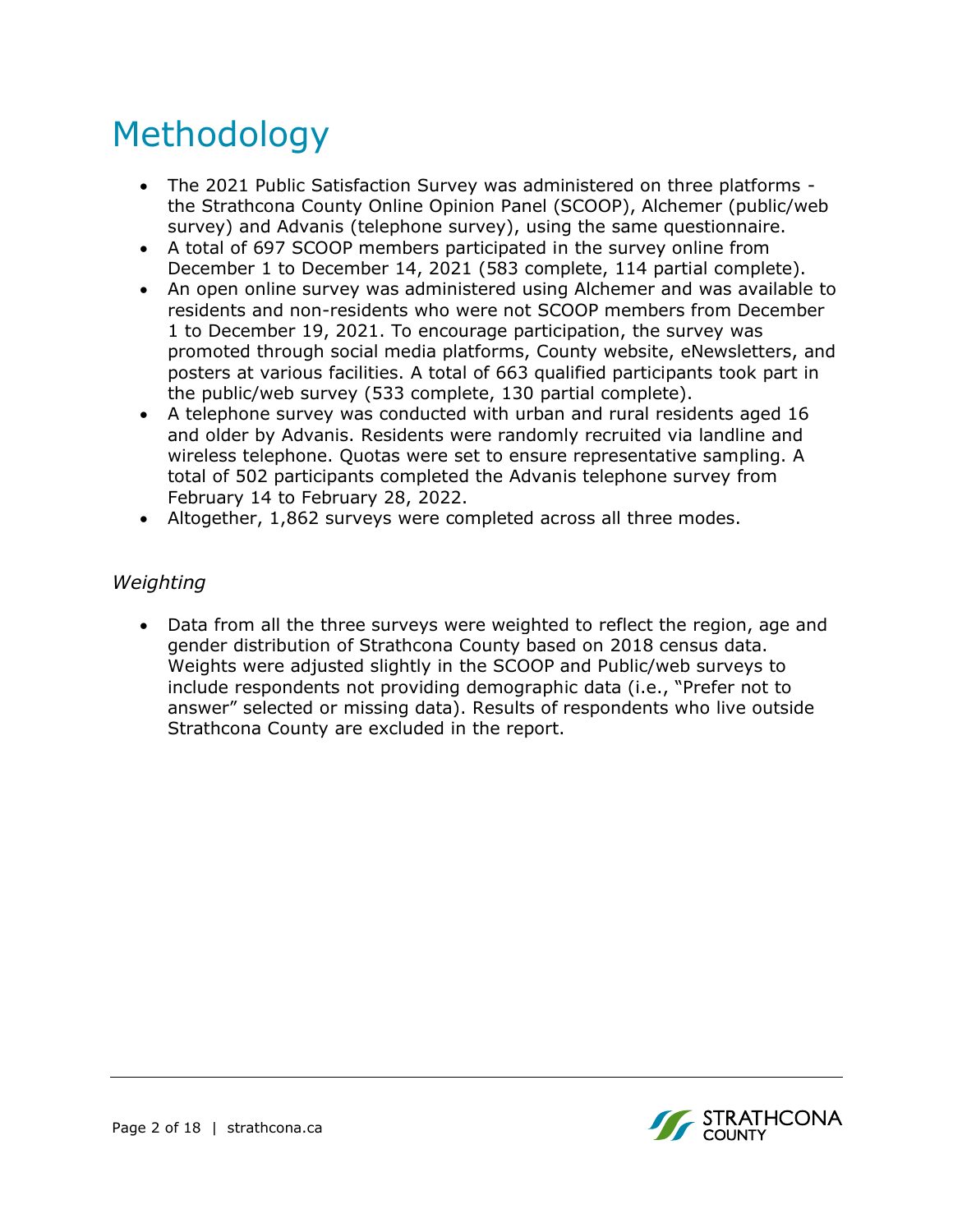



Age

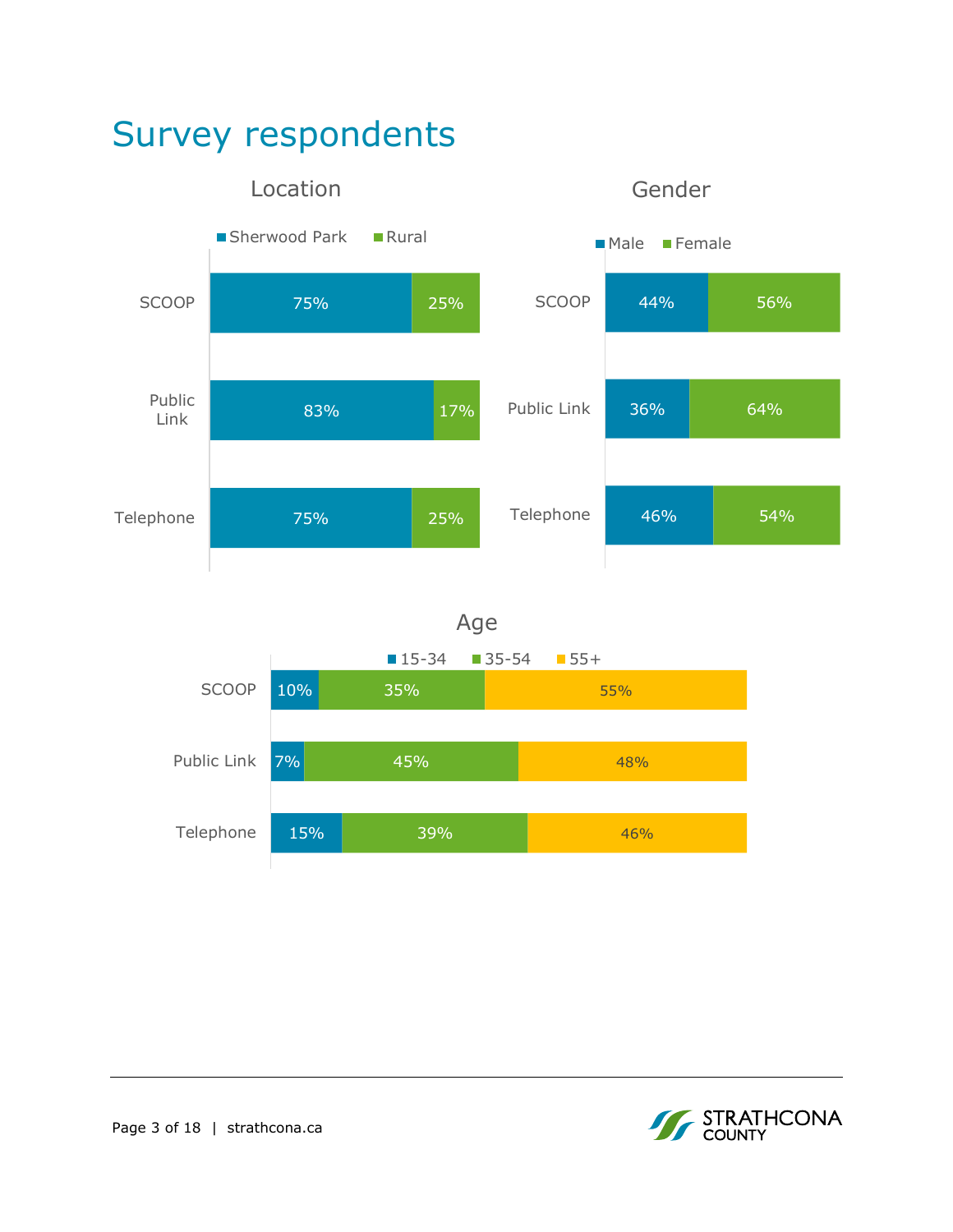# Survey results Quality of life

Overall, the vast majority consider the County as a good, safe community to live, raise children, and retire. Opinions are comparatively lower in terms of value of municipal services, community diversity, governance and engagement opportunities, and environmental performance of the County across all three surveys. Telephone survey responses tend to be most positive, and the online survey responses tend to be more negative.



### Quality of life – summary

|              | Acceptable | $\blacksquare$ Poor<br>■ Very Poor |                                                                           | ■ Good<br>■ Very Good |            |     |
|--------------|------------|------------------------------------|---------------------------------------------------------------------------|-----------------------|------------|-----|
|              | 10%        | 1%                                 | <b>Overall as a place to live</b>                                         | 27%                   | 62%        | 89% |
|              | 4%         | 1%                                 | As a place to raise children                                              | 18%                   | 78%        | 96% |
|              | 9%         |                                    | 2% As a safe community to live in or visit                                | 31%                   | 58%        | 89% |
| <b>SCOOP</b> | 13%        | $6\%$                              | As a place to retire                                                      | 30%                   | 50%        | 81% |
|              | 19%        | $10\%$                             | For value received in municipal<br>services for your municipal tax dollar | 33%                   | 39%        | 72% |
|              | 27%        | $12\%$                             | For opportunities to provide<br>meaningful input into decision-making     | 38%                   | 60%<br>22% |     |
|              | 30%        | 11% 9%                             | As a strong community that supports<br>the diverse needs of residents     | 41%                   | 59%<br>18% |     |

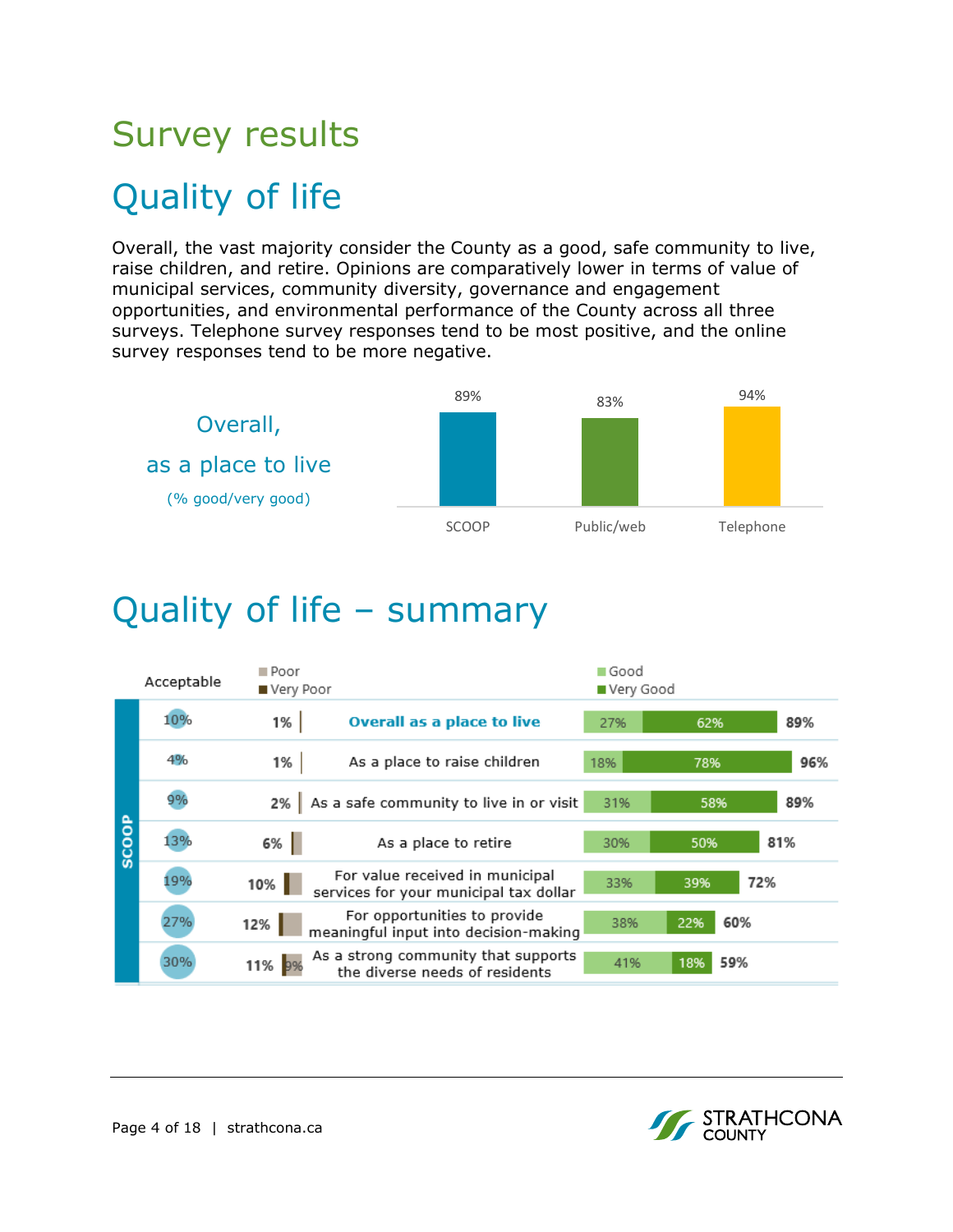|            | 13% | 4%         | <b>Overall as a place to live</b>                                         | 38% | 45%        | 83% |
|------------|-----|------------|---------------------------------------------------------------------------|-----|------------|-----|
|            | 11% | $ $ 1% $ $ | As a place to raise children                                              | 26% | 59%        | 85% |
|            | 15% | 4%         | As a safe community to live or visit                                      | 34% | 46%        | 80% |
|            | 16% | $11\%$     | As a place to retire                                                      | 33% | 40%        | 73% |
| Public/web | 24% | 22%<br>15% | For value received in municipal<br>services for your municipal tax dollar | 32% | 54%<br>22% |     |
|            | 31% | 26%<br>17% | For opportunities to provide<br>meaningful input into decision-making     | 28% | 43%<br>15% |     |
|            | 32% | $10\%$     | As a strong community that supports<br>the diverse needs of residents     | 37% | 57%<br>20% |     |
|            | 30% | 17%        | * For its actions and commitment to<br>the environment                    | 34% | 53%<br>19% |     |

|           | 5%  | $< 1\%$ | <b>Overall as a place to live</b>                                         | 35% | 59%        | 94% |
|-----------|-----|---------|---------------------------------------------------------------------------|-----|------------|-----|
|           | 4%  | 0%      | As a place to raise children                                              | 31% | 65%        | 96% |
|           | 7%  | 1%      | As a safe community to live or visit                                      | 30% | 61%        | 92% |
| Telephone | 11% | $4\%$   | As a place to retire                                                      | 43% | 41%        | 85% |
|           | 21% | 10% 9%  | For value received in municipal<br>services for your municipal tax dollar | 44% | 69%<br>25% |     |
|           | 27% | 14% 12% | For opportunities to provide<br>meaningful input into decision-making     | 45% | 60%<br>14% |     |
|           | 24% | 8%      | As a strong community that supports<br>the diverse needs of residents     | 47% | 67%<br>20% |     |
|           | 26% | 8%      | * For its actions and commitment to<br>the environment                    | 46% | 66%<br>20% |     |

\*new statement in public/web and telephone surveys

Broadly speaking, Sherwood Park residents are more satisfied with all quality of life indicators in Strathcona County than rural residents. Females tend to give higher ratings for opportunities to provide meaningful input into decision-making than their counterpart, while males rate higher on the County's support for diverse needs. Elder residents are most likely to give high ratings of Strathcona County as a place to retire.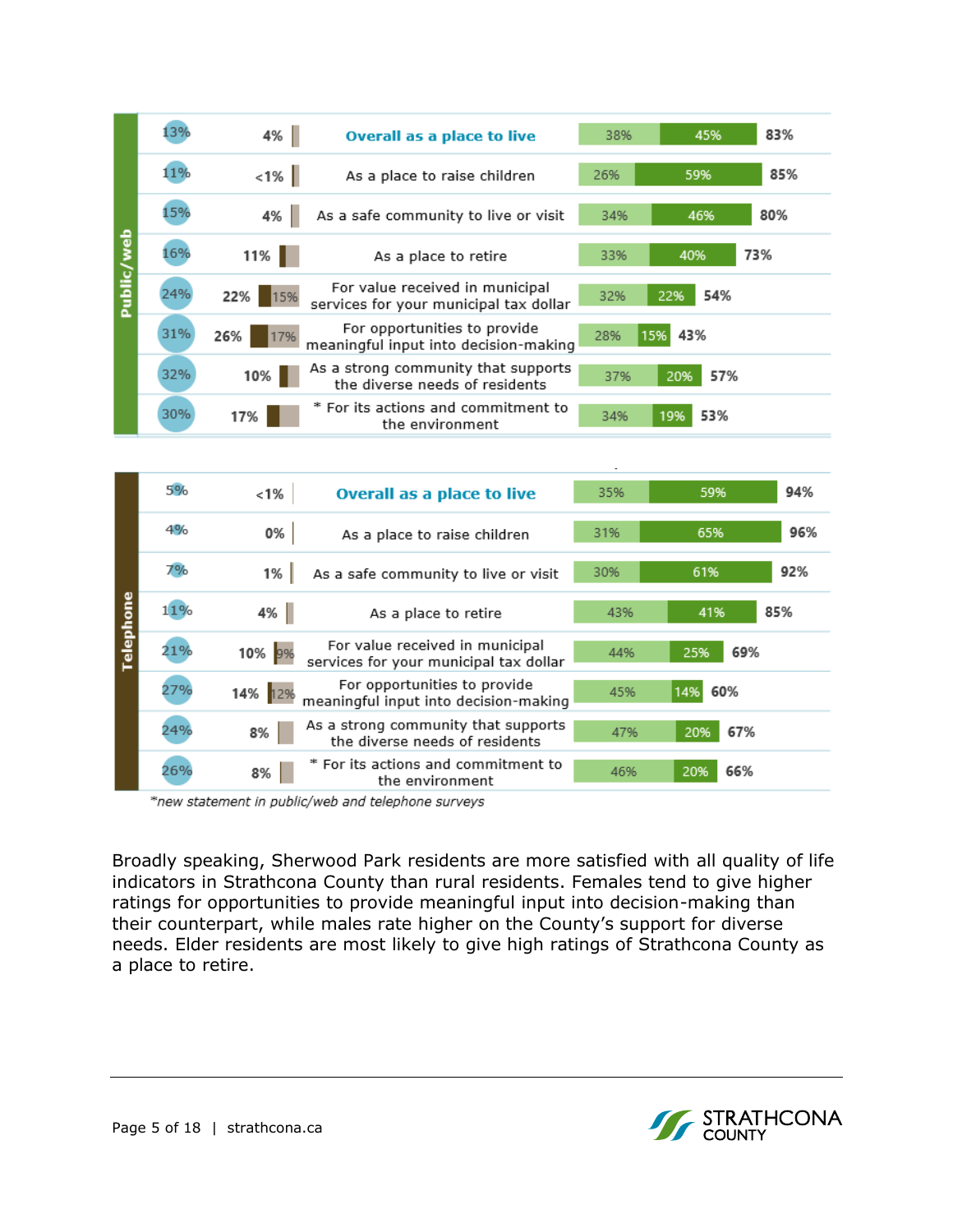# Strathcona County as a welcoming community



Most respondents consider Strathcona County to be welcoming. Residents of Sherwood Park, males and elder residents give the strongest ratings in this area. Assessments are comparatively weaker in the Public/web.

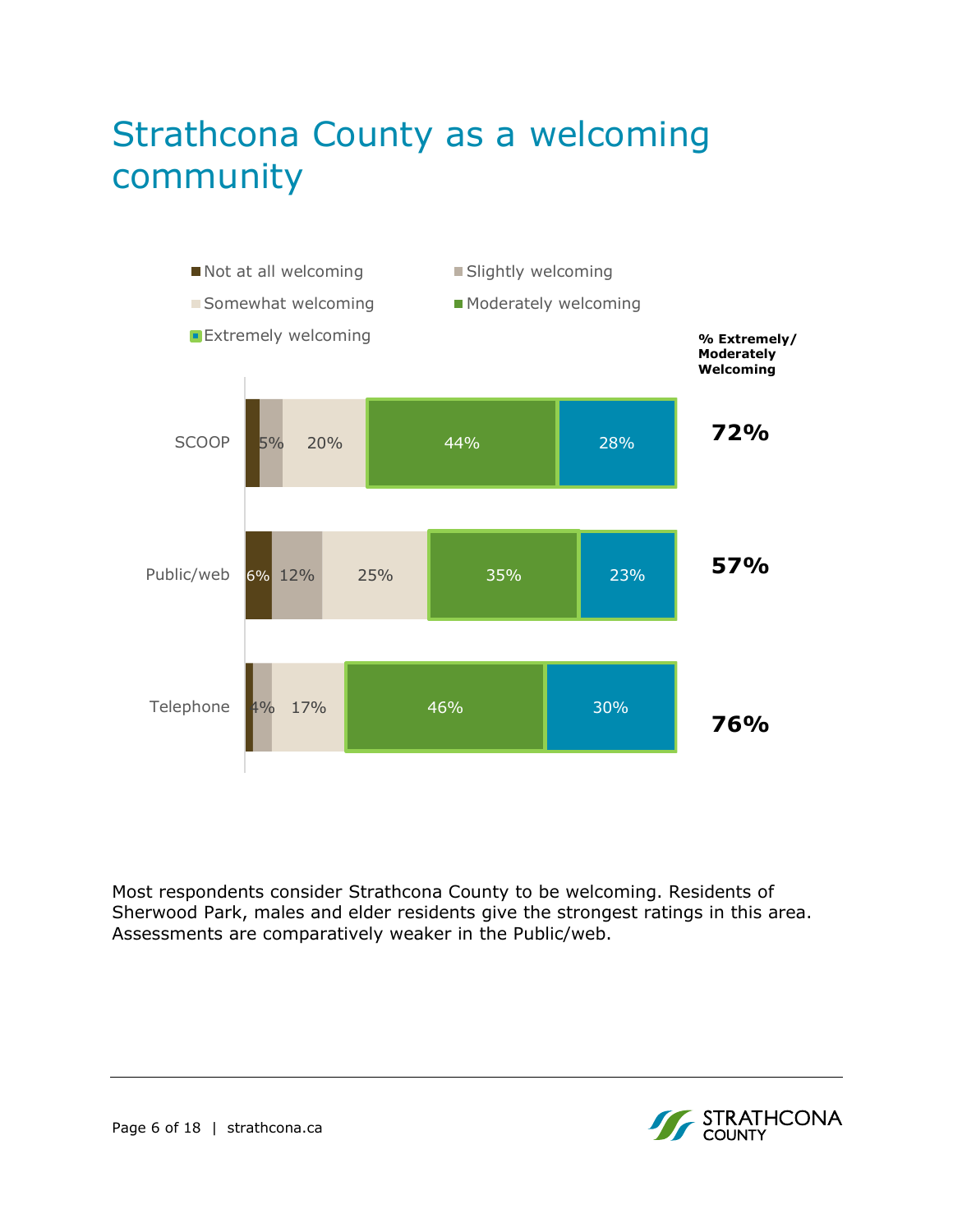# Strathcona County as a welcoming community – demographic breakdown



### % Moderately/Extremely Welcoming

Age  $\blacksquare$  55+  $\blacksquare$  35-54  $\blacksquare$  15-34

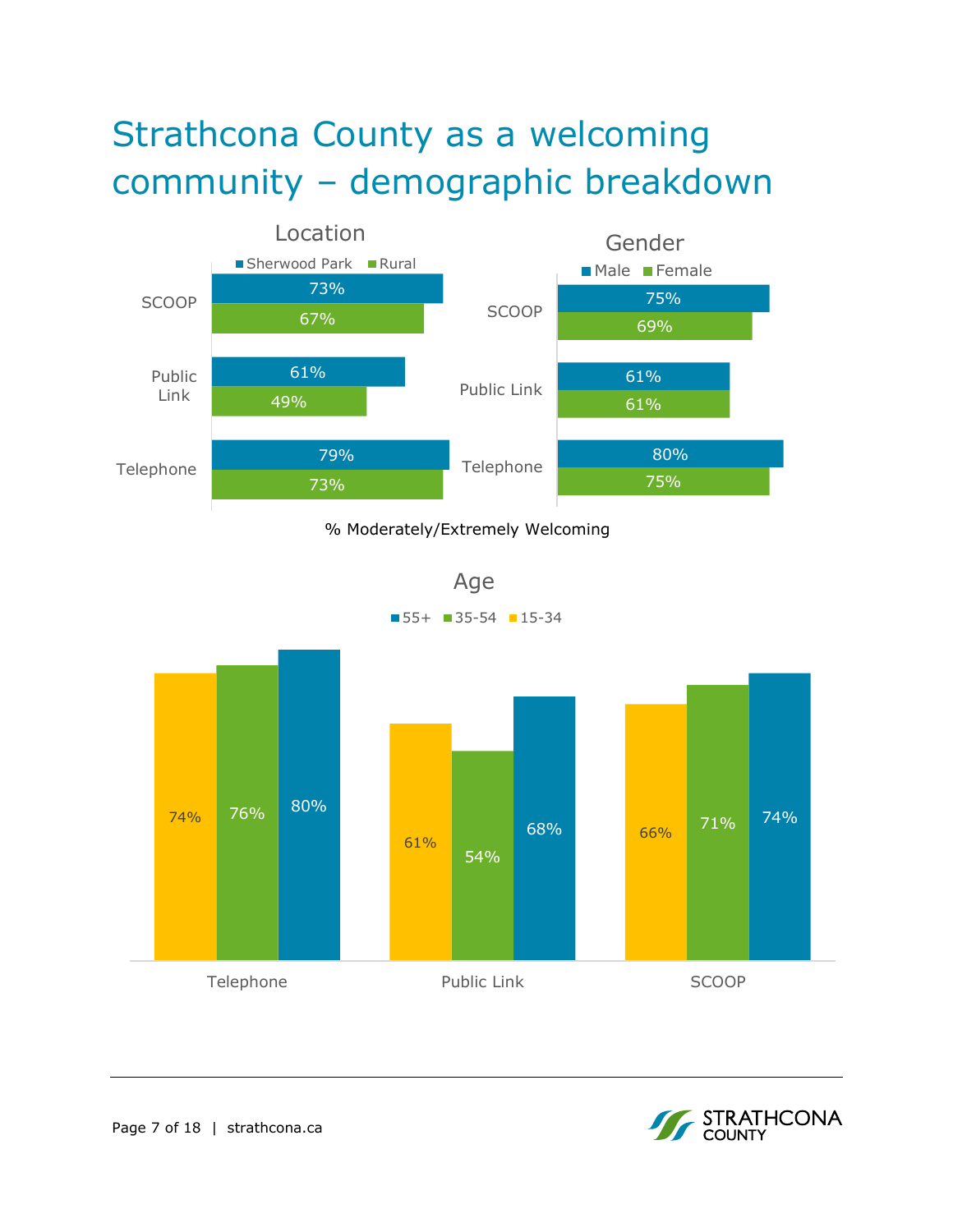### Satisfaction with road maintenance, affordable housing and environmental action



Higher satisfaction with almost all services is noted among Sherwood Park residents compared to rural residents. Males tend to report higher satisfaction with affordable housing opportunities than females. Residents aged 18-34 express lower satisfaction with opportunities for environmental action.

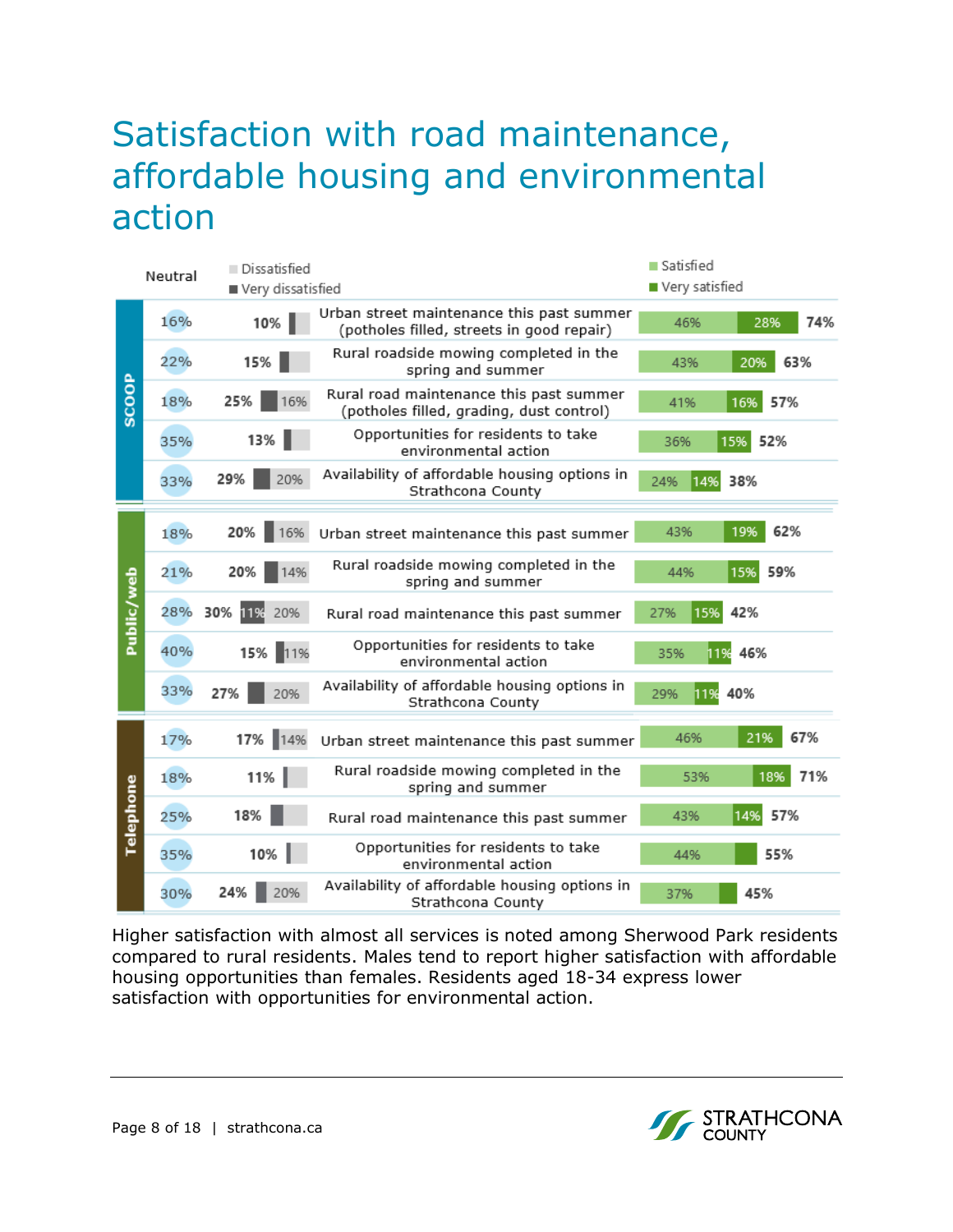# Reasons for dissatisfaction

#### · Affordable Housing

Housing prices are higher than some of the surrounding communities making it difficult for **single parent families** to find affordable housing.



We need more. Most rentals are not affordable.

there is almost no availability for lowincome housing. because of the demographics the housing is more for moderately high-income level.

• Opportunities for Environmental Action

I don't even know where I would go.

Would love for more options for EV home charging incentives.

I would like to get involved more but I haven't found any opportunities.

I am waiting for the County to take action on an Energy Efficiency Program. It was discussed at the February 2021 meeting and still no program nor information about action being taken.

Not enough "low-income" senior options.

Cost to purchase housing is high,

especially for first time homeowners.

Lots in new developments are extremely

small and new neighbourhoods are

congested.

There is lack of incentive programs or rebate programs around energy efficiency that is available in other Counties, for example home energy or climate adaptation preparation.

#### · Road Maintenance

There is so much inconsistency between Urban and Sherwood Park - one has it all - the other is non-existent. As soon as Sherwood Park runs into any problems - the planning and development is right there to help out in the Urban - you can call and call and call and receive minimal service very disappointed with the country development.

I don't think they are looking after rural areas at all.

They don't look after weed control and long grass growing in ditches and sidewalk area of the community.

Only happens once a year. Obstructs vision, animals etc.

Didn't mow the green areas and it caused coyotes to live in the tall grass.

Damage to sidewalks during snow removal.

I live rural and the potholes are awful here. The roads are extremely dusty which causes additional maintenance on a vehicle.

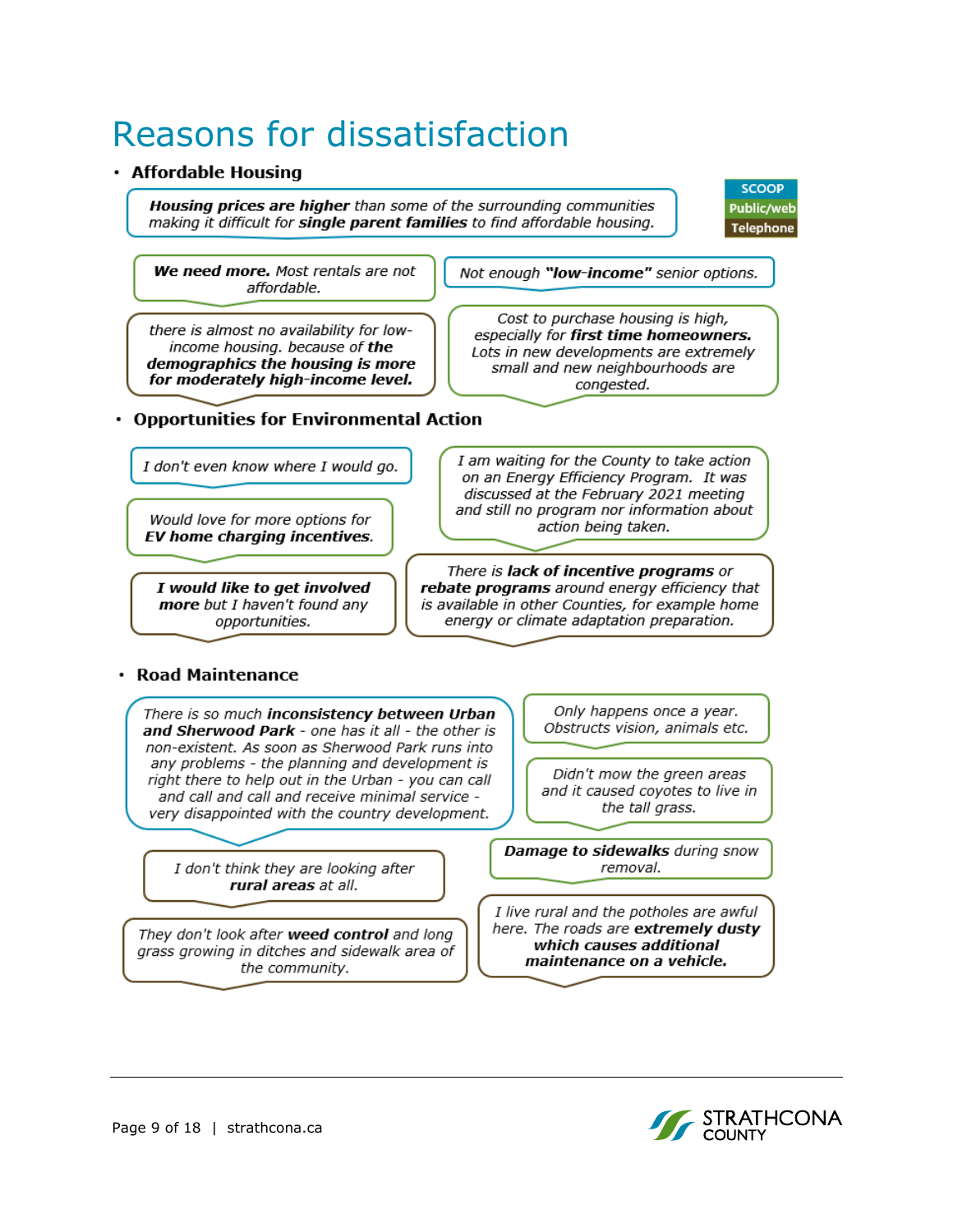### Satisfaction with recreation, culture, utilities, website and information services

Satisfaction with County services is strong across most offerings, particularly with the SCOOP and telephone respondents.

| ■ Dissatisfied<br>Neutral<br>Very dissatisfied |           |                                                                                                | ■ Satisfied<br>■ Very satisfied |            |
|------------------------------------------------|-----------|------------------------------------------------------------------------------------------------|---------------------------------|------------|
| 6%                                             | 6%        | Services at Broadview Enviroservice<br>Station                                                 | 33%                             | 55%<br>88% |
| 10%                                            | 3%        | Sewage services                                                                                | 40%                             | 47%<br>87% |
| 10%                                            | 4%        | Outdoor recreation spaces                                                                      | 39%                             | 47%<br>86% |
| 12%                                            | <b>5%</b> | Indoor recreation facilities                                                                   | 40%                             | 43%<br>83% |
| 11%                                            | 6%        | Water services                                                                                 | 42%                             | 41%<br>83% |
| 16%                                            | $6%$      | Availability of online/digital access to<br>County services                                    | 45%                             | 33%<br>78% |
| 16%                                            | 7%        | The Strathcona County website as a source of<br>information on municipal programs and services | 49%                             | 28%<br>77% |
| 10%                                            | 14%       | The Green Routine                                                                              | 33%                             | 43%<br>76% |
| 19%                                            | 6%        | Traditional methods that give information<br>on municipal programs and services                | 51%                             | 24%<br>75% |
| 24%                                            | 4%        | Digital sources that give information on<br>municipal programs and services                    | 49%                             | 23%<br>72% |
| 31%                                            | 5%        | <b>Cultural facilities</b>                                                                     | 42%                             | 22%<br>64% |
| 28%                                            | 10%       | How wildlife concerns are addressed                                                            | 45%                             | 18%<br>63% |

### **Overall Ratings - SCOOP**

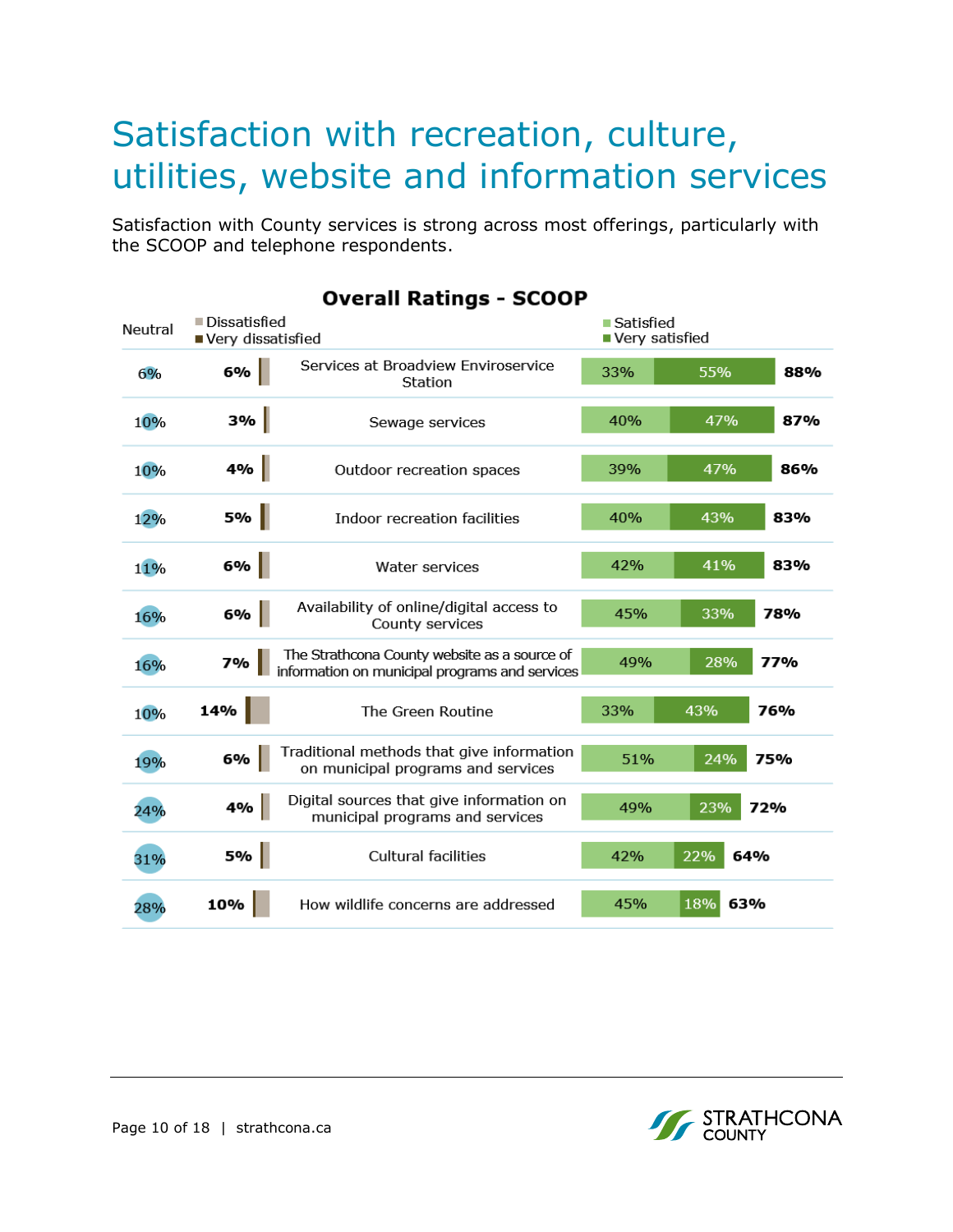

### **Overall Ratings - Public/web**

Public/web online survey results show lower satisfaction ratings compared with SCOOP and the telephone survey, particularly with indoor recreation and cultural facilities. Comments suggest those rating these services lower were dissatisfied with the County decision to implement the provincial COVID-19 Restrictions Exemption Program.

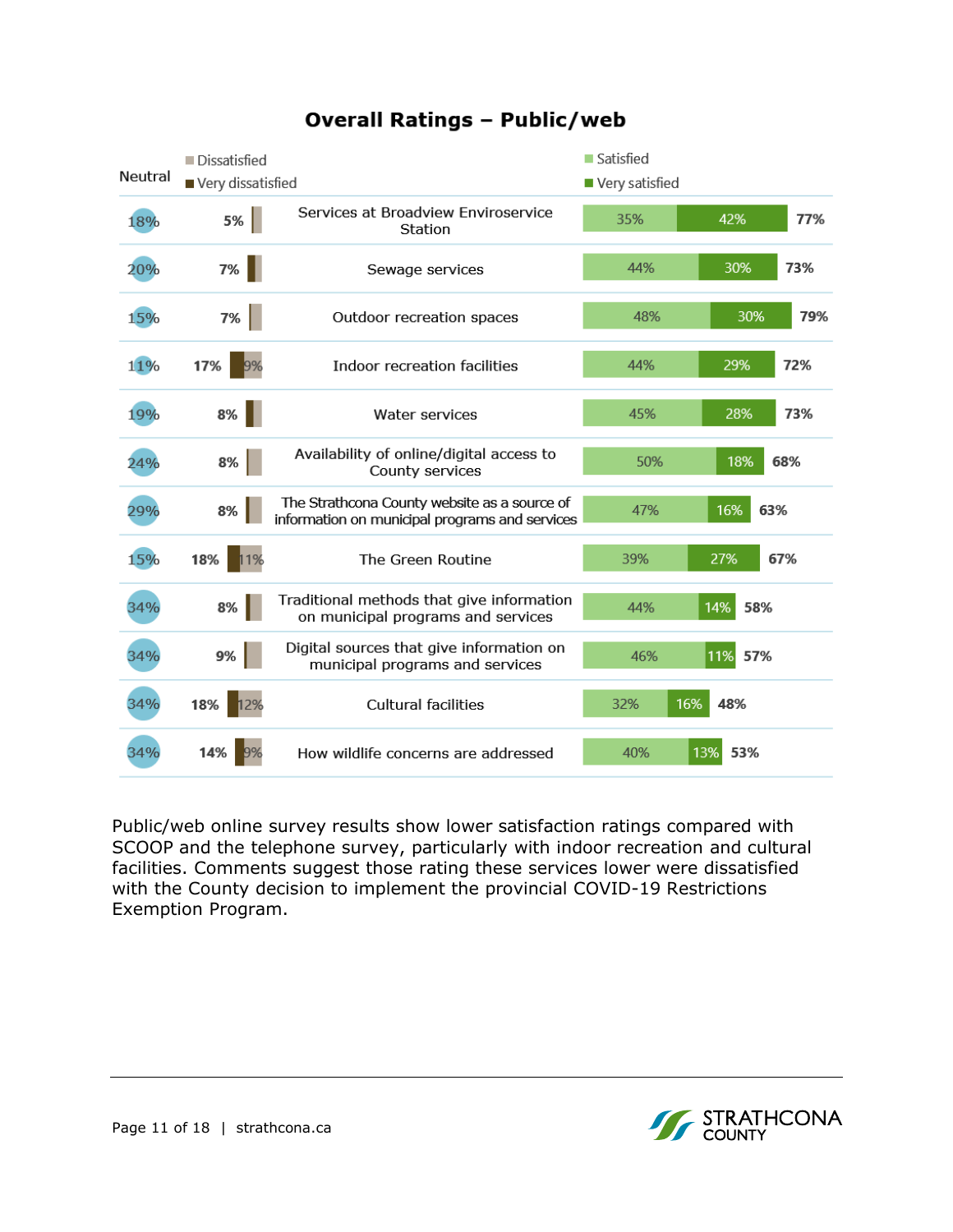

### **Overall Ratings - Telephone**

Regional variances in satisfaction exist in almost all service areas offered by Strathcona County. In general, Sherwood Park residents are more satisfied with Strathcona County services than rural residents. Satisfaction with cultural facilities is higher among middle aged to older adults.

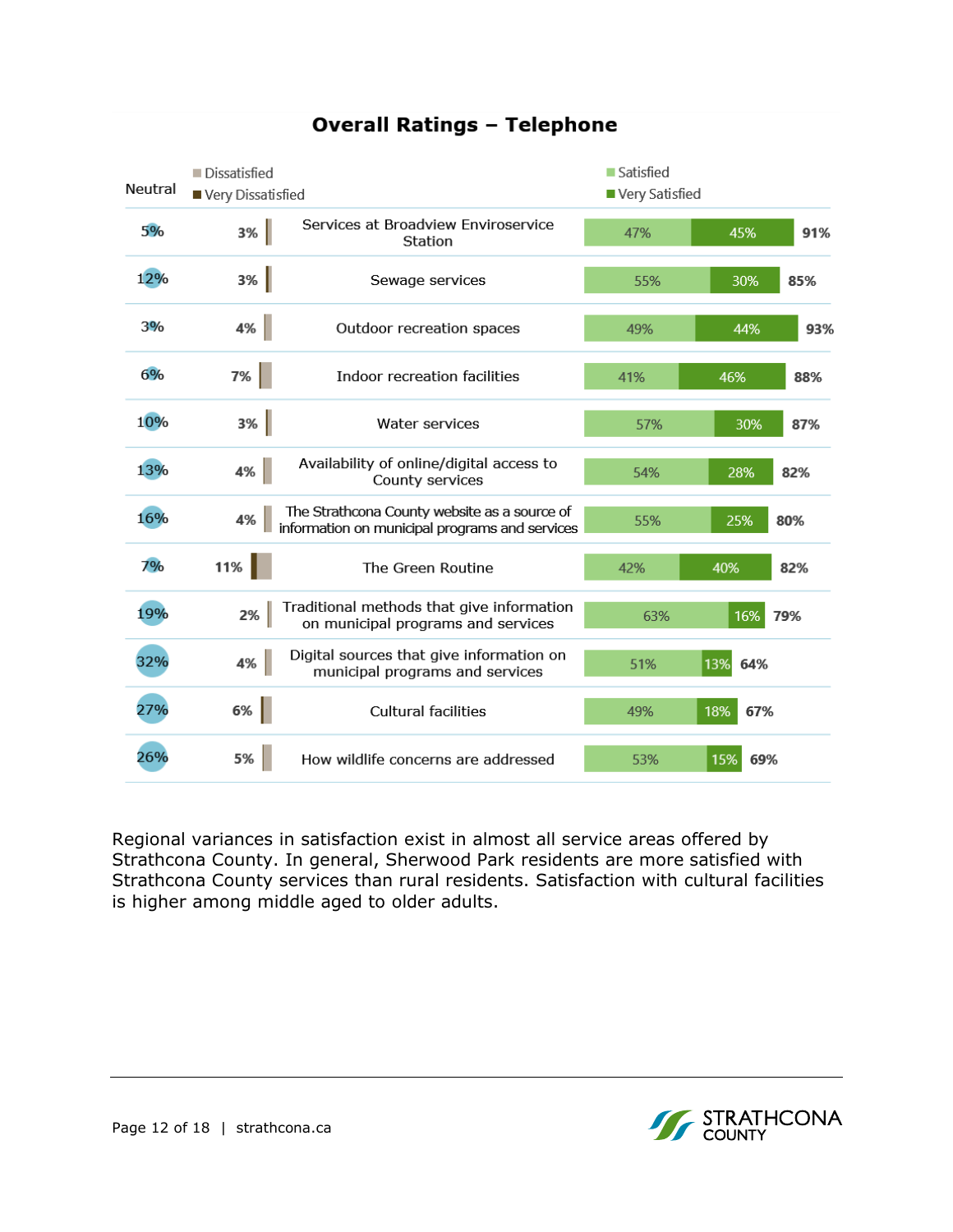### Satisfaction with police, emergency, planning and development and transit services

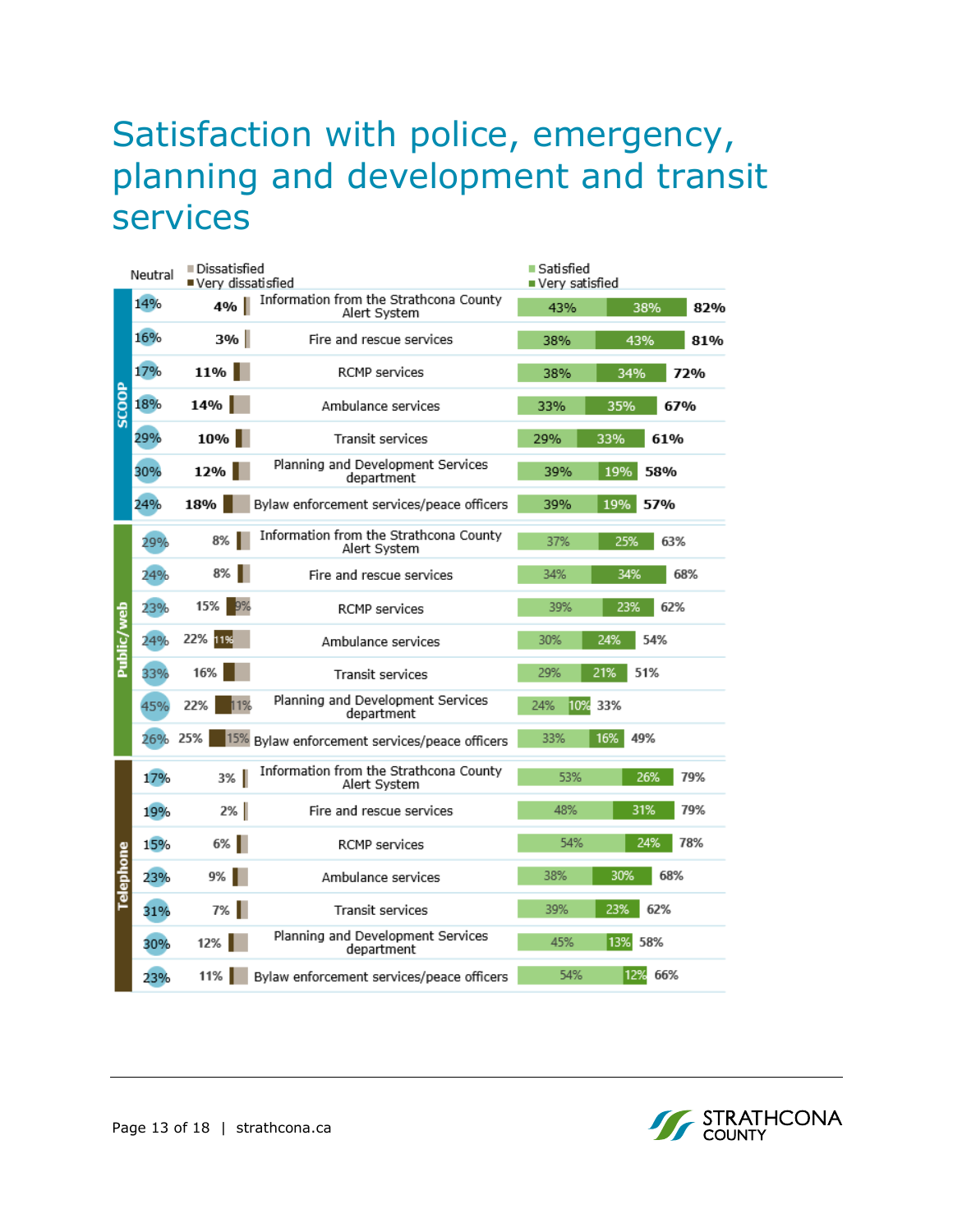### Reasons for dissatisfaction

#### · RCMP / Bylaw Enforcement Services

The RCMP has stopped doing traffic enforcement with those duties moving solely to the Enforcement Services peace officers, who don't work past 11pm. This community goes crazy after that time and it's lawless as a result. Fund the RCM more to have a traffic unit!

Perceived lack of enforcement and public education. E.g., improper fire pits or lack thereof in urban settings, shoveling of snow and/or debris onto public roadways, discharging of fireworks in urban settings without proper permits.

When you call in a complaint the call taker makes vou feel like I'm wasting their time.

**SCOOP** Public/web

Telephone

We spend too much money on policing issues and that could be money that is much better spent on other County services.

There is a clear lack of any community policing and no emphasis on proving any mental health services in conjunction with trained professionals, the AHS rPACT model is outdated and pointless.

There are a couple drug houses in the neighborhood, when we call (gunshots heard) the response is slow and they say there is nothing they can do.

#### · Ambulance Services

I was told by EMS / Fireman that they are always called to Edmonton and our residents wait longer that is unfair, disappointing AND tax misuse!!!

My husband needed an ambulance a few weeks ago but decided that by the time they came after addressing city and surrounding area concerns, he might be dead.

### • Planning and Development Services

I have not seen any communication on this item until now.

I don't feel that they do a good job listening to input. When they do studies, they should use a lot more accurate methods for getting feedback from the residents who are going to be impacted by the study they are doing. The leadership in the planning and development needs to be looked at and perhaps replaced by people who have a much better understanding of how to communicate and of how to engage with residents.

Personal experience was excellent, but we are concerned about our ambulances being taken away from our community to serve elsewhere. This leaves us vulnerable.

Multiple "red alerts" declared due to a lack of ambulances

> Difficult to aet information, delays in obtaining permits, out of date and inaccurate records.

#### They don't listen.

Terrible planning by Summerwood shopping area. No sidewalks for seniors only one way in.

# Satisfaction among service users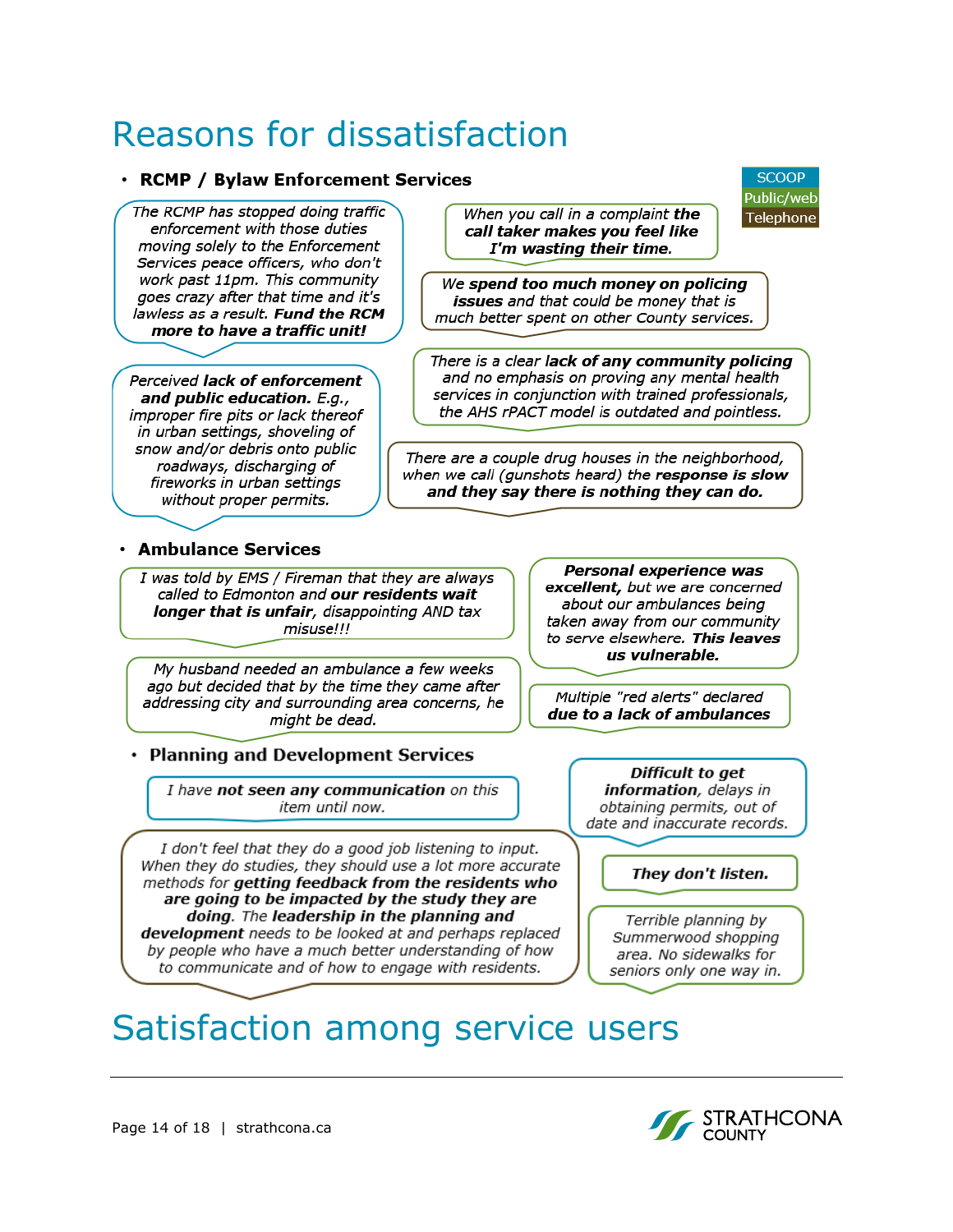Service usage was explored for five specific County Services: Strathcona County Alert System, RCMP/Bylaw Enforcement Services, Planning and Development Services, Fire and Ambulance Services and Strathcona County Transit.

Consistent across survey platforms, the Strathcona County Alert System, RCMP and Enforcement are the topmost used services reported by residents. Significantly higher service utilization was reported in the Public/web survey version, particularly of RCMP/Bylaw Enforcement Services and Fire and Ambulance Services.

Upon detailed demographic review, 65% of those 15-34 years who responded through the public/web survey reported usage of RCMP/Bylaw Enforcement Services. Transit services are most used in Sherwood Park and among those aged 15-34 years.



### Overall Usage (% Required or Directly Encountered the Service)

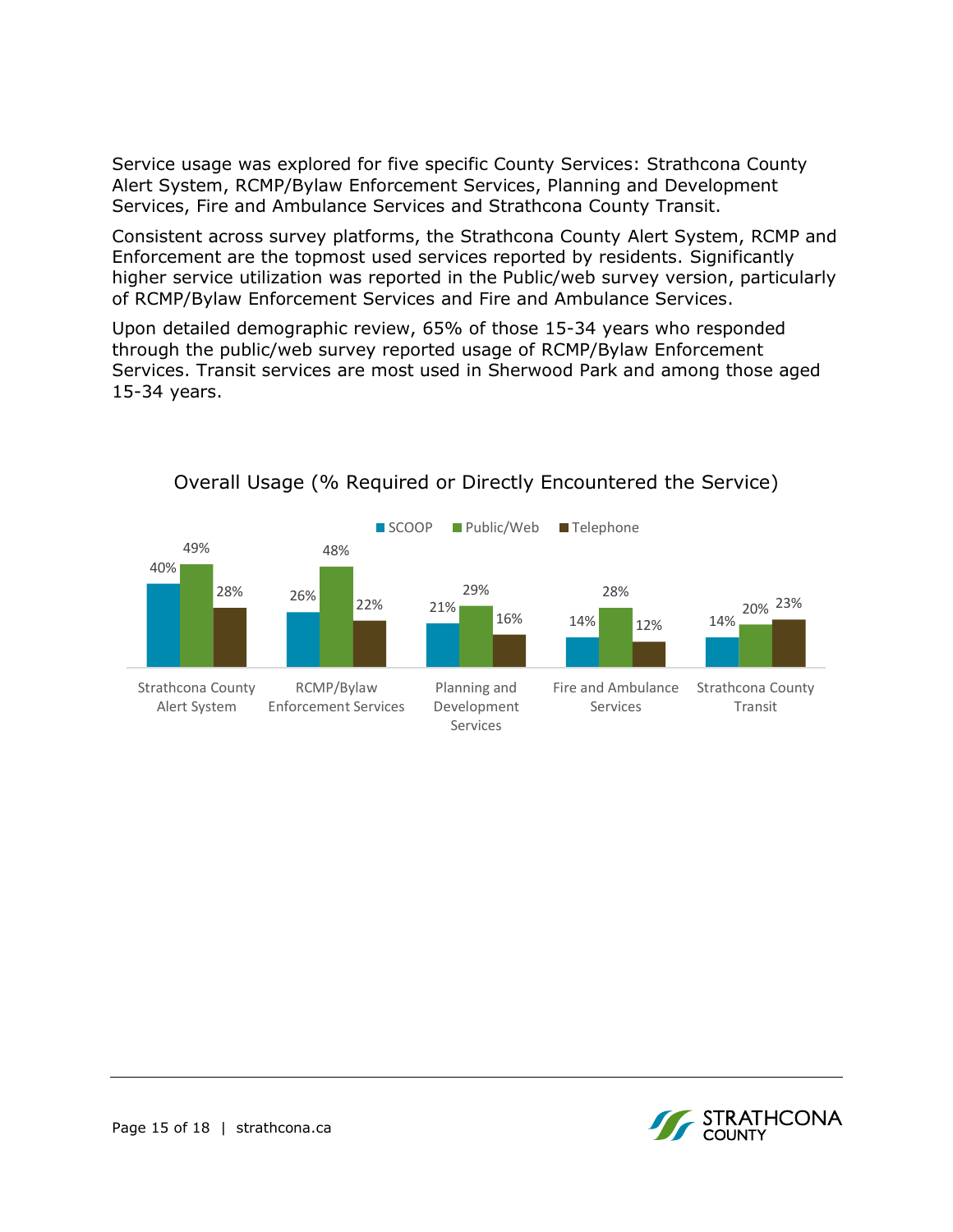# Satisfaction – users vs. overall ratings

For Transit, Planning and Development Services and the Strathcona County Alert System, those who report using selected public services show significantly higher satisfaction rate compared to the overall samples. This suggests perceived satisfaction with the service is lower than actual satisfaction.







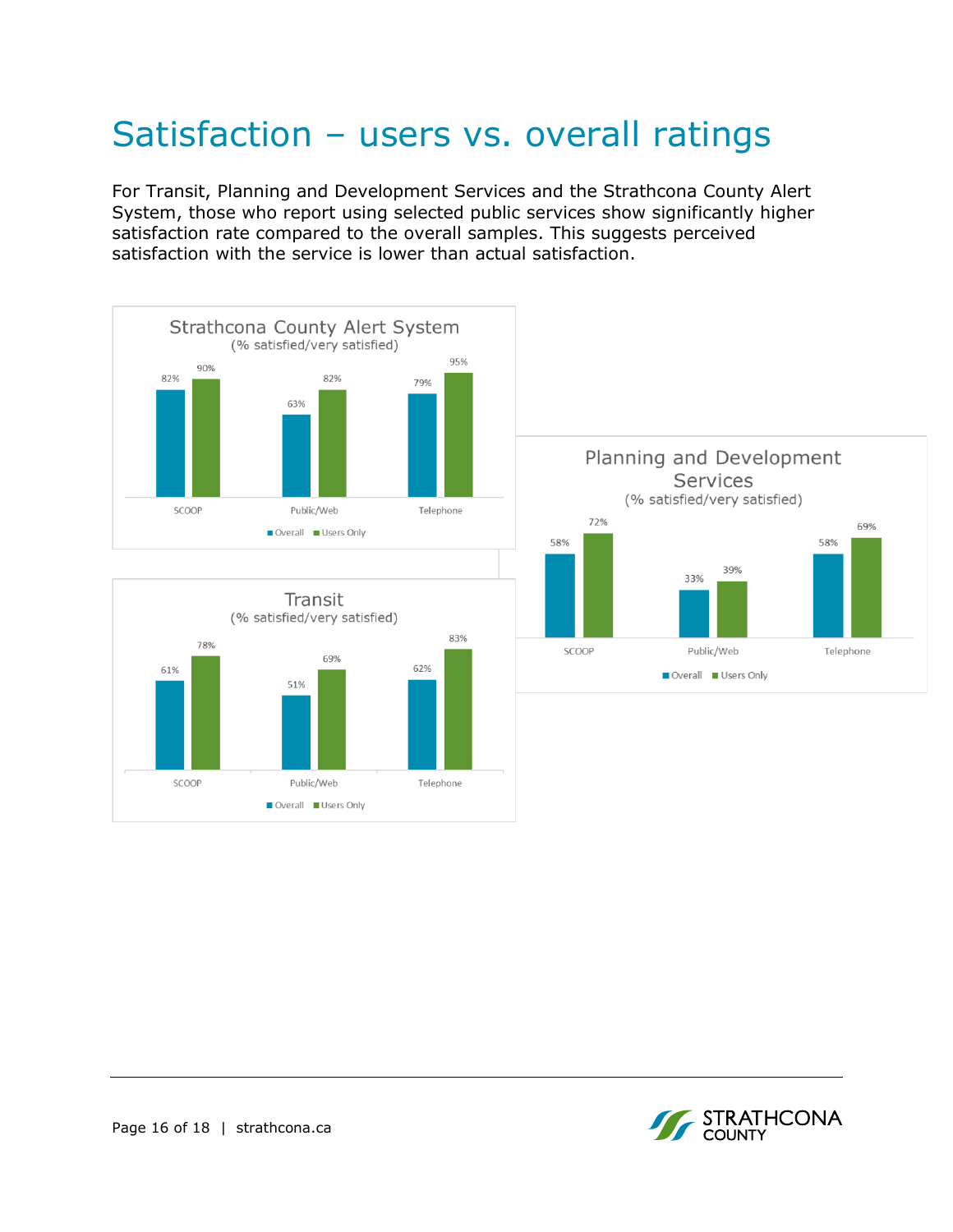For Fire and Rescue Services and Ambulance Services, very little difference is seen between satisfaction of users as compared to overall satisfaction ratings. Comments suggest low ratings are related to concerns about 'red alerts' and current model of ambulance dispatch.

For RCMP and Bylaw/Enforcement Services very little difference is seen between satisfaction of users as compared to overall satisfaction ratings. This may be because many encounters with police were related to traffic enforcement. Comments suggest traffic enforcement, whether too much or too little, is a significant source of dissatisfaction.





Note that for RCMP/Bylaw Enforcement Services and Fire and Ambulance Services, usage was reported on the combined service. Satisfaction with services was broken down into Fire and Rescue Services, RCMP, Ambulance Services and Bylaw Enforcement Services/Peace Officers. Thus, results which compare users to overall samples for these services may be less accurate.